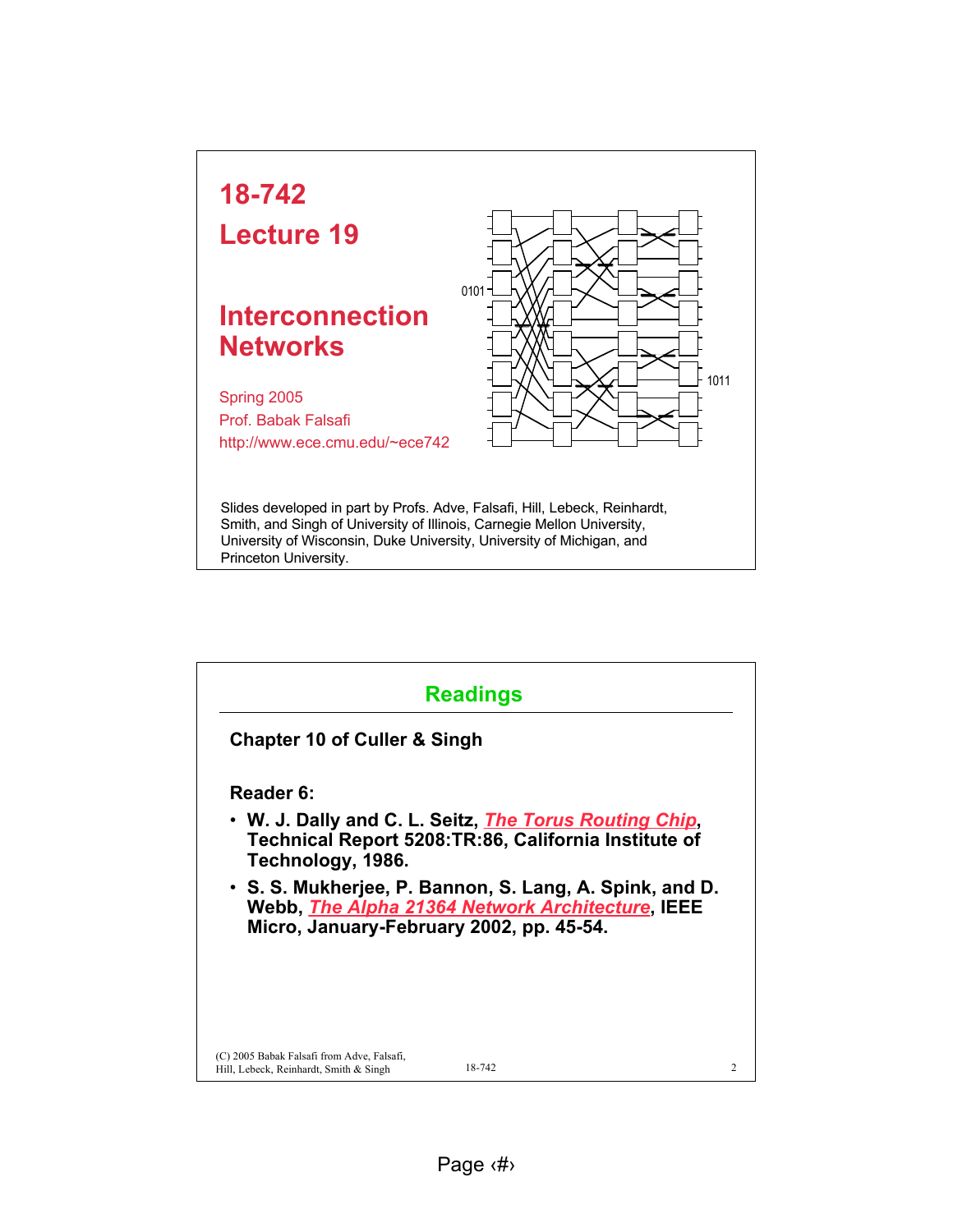

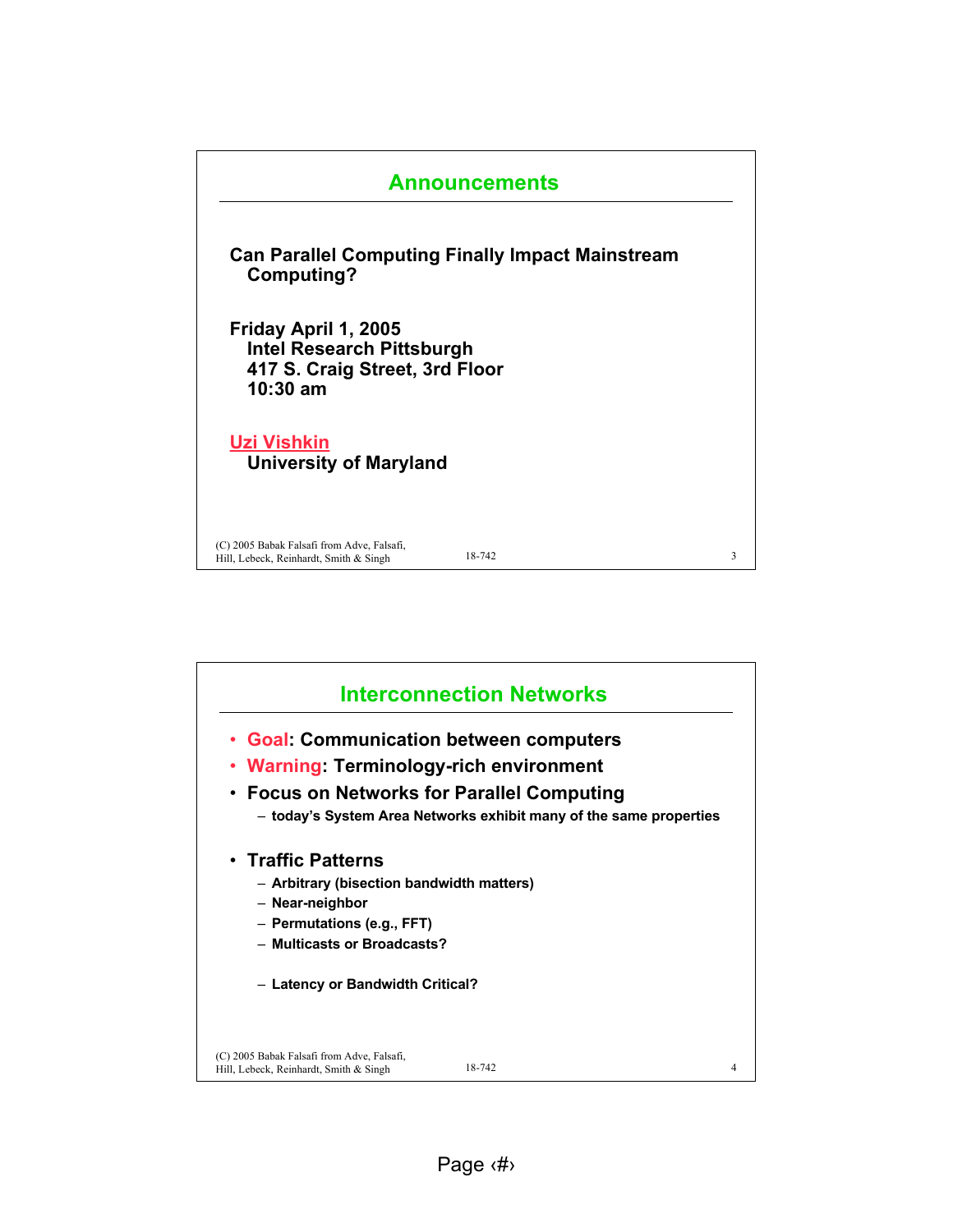

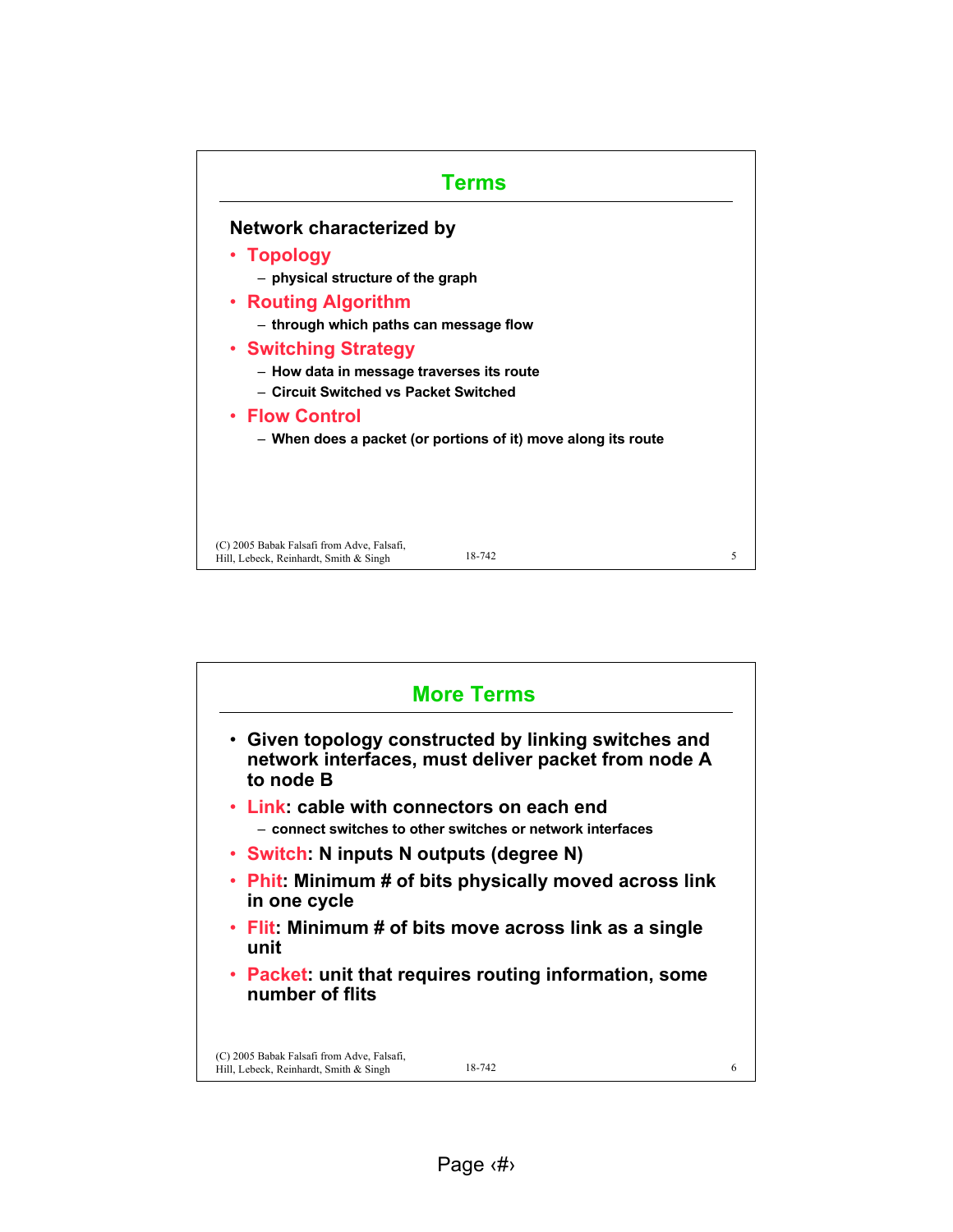

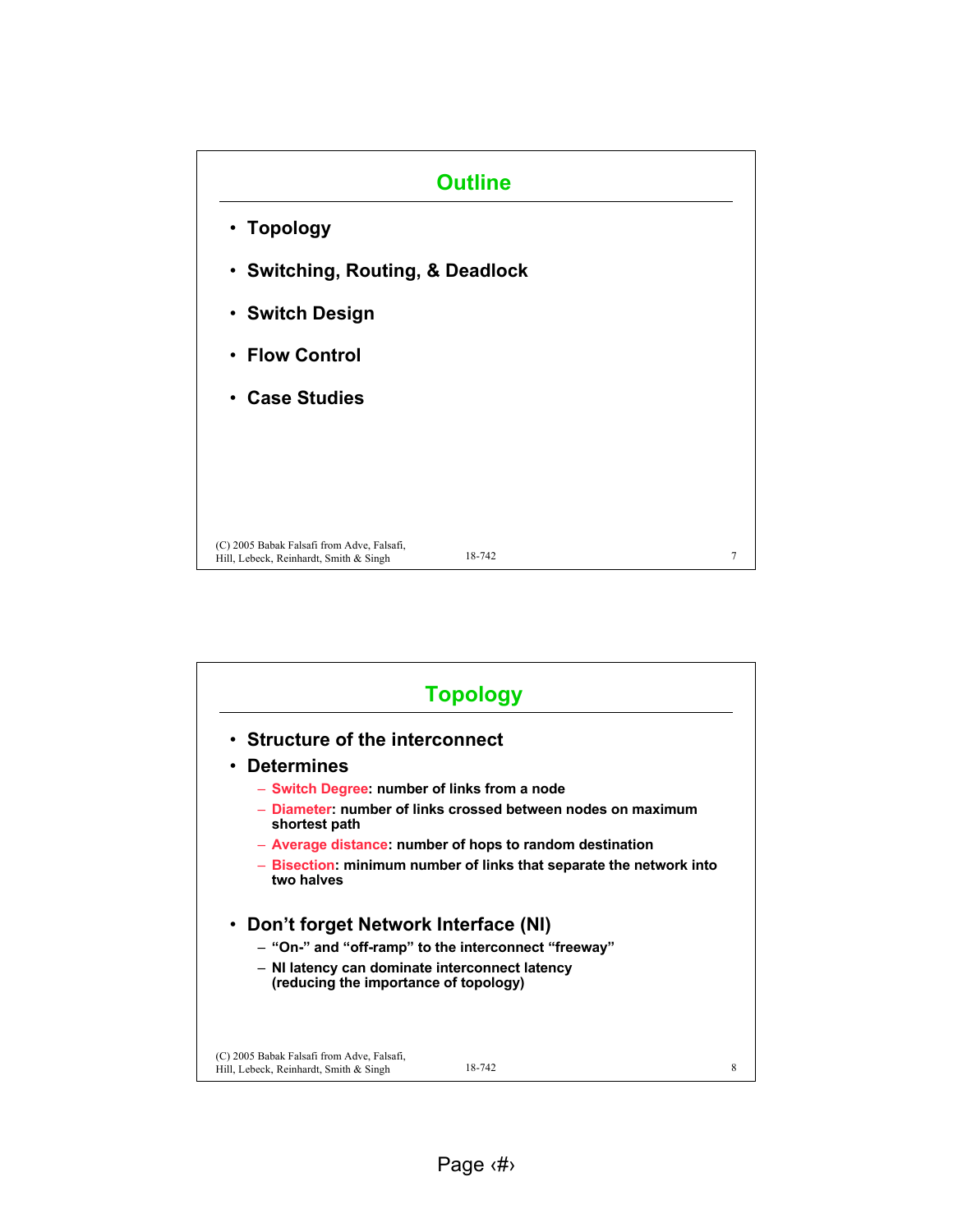

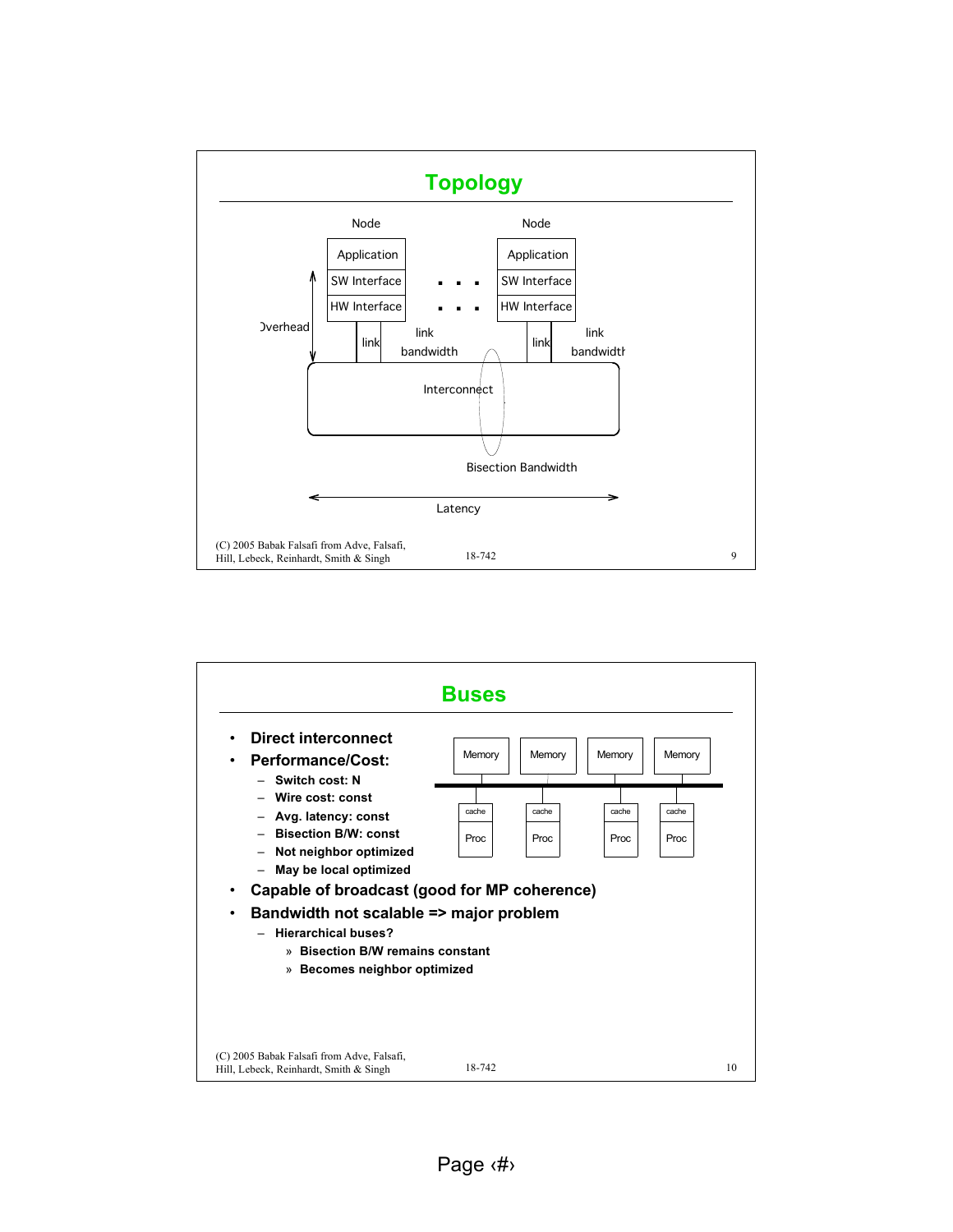

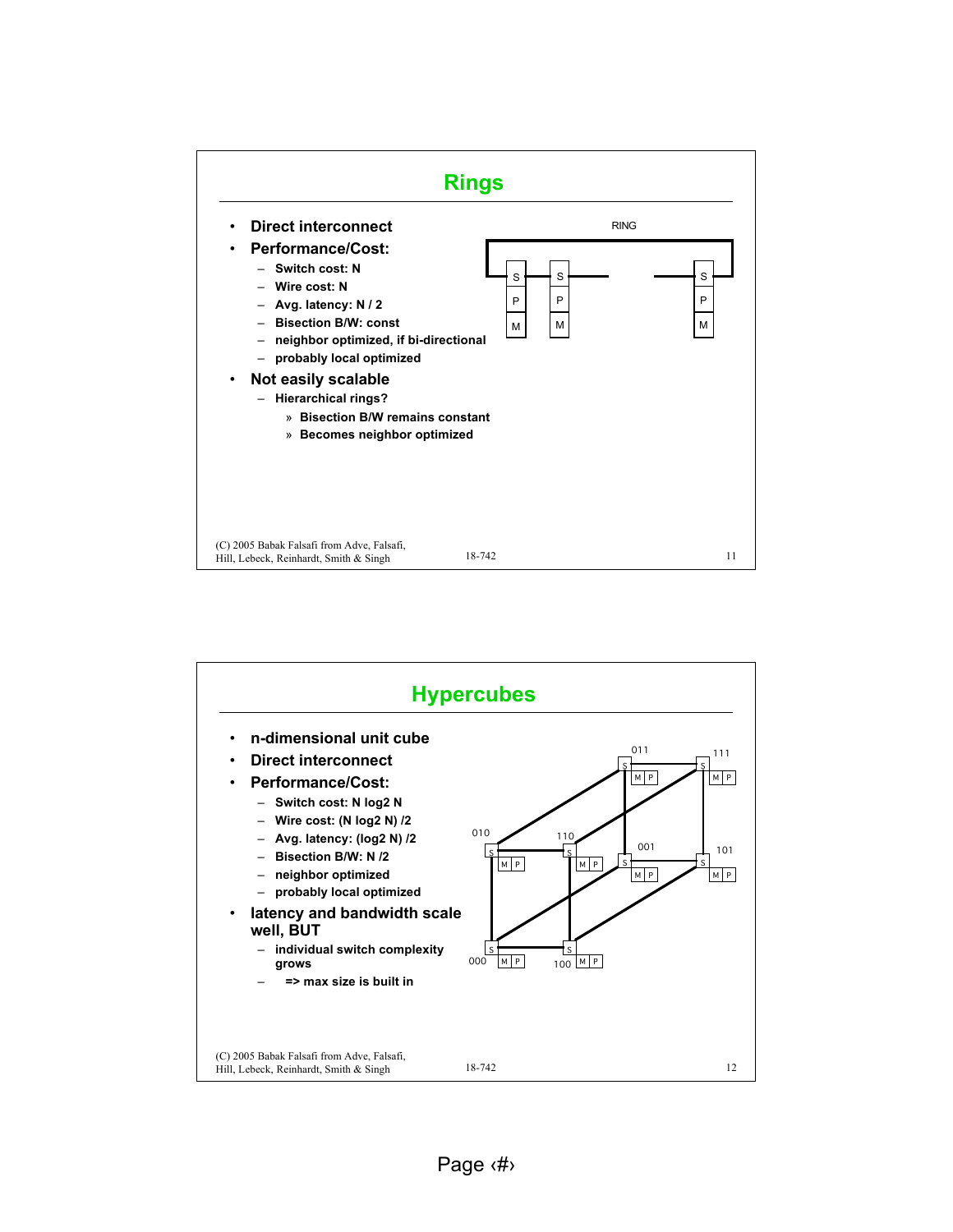

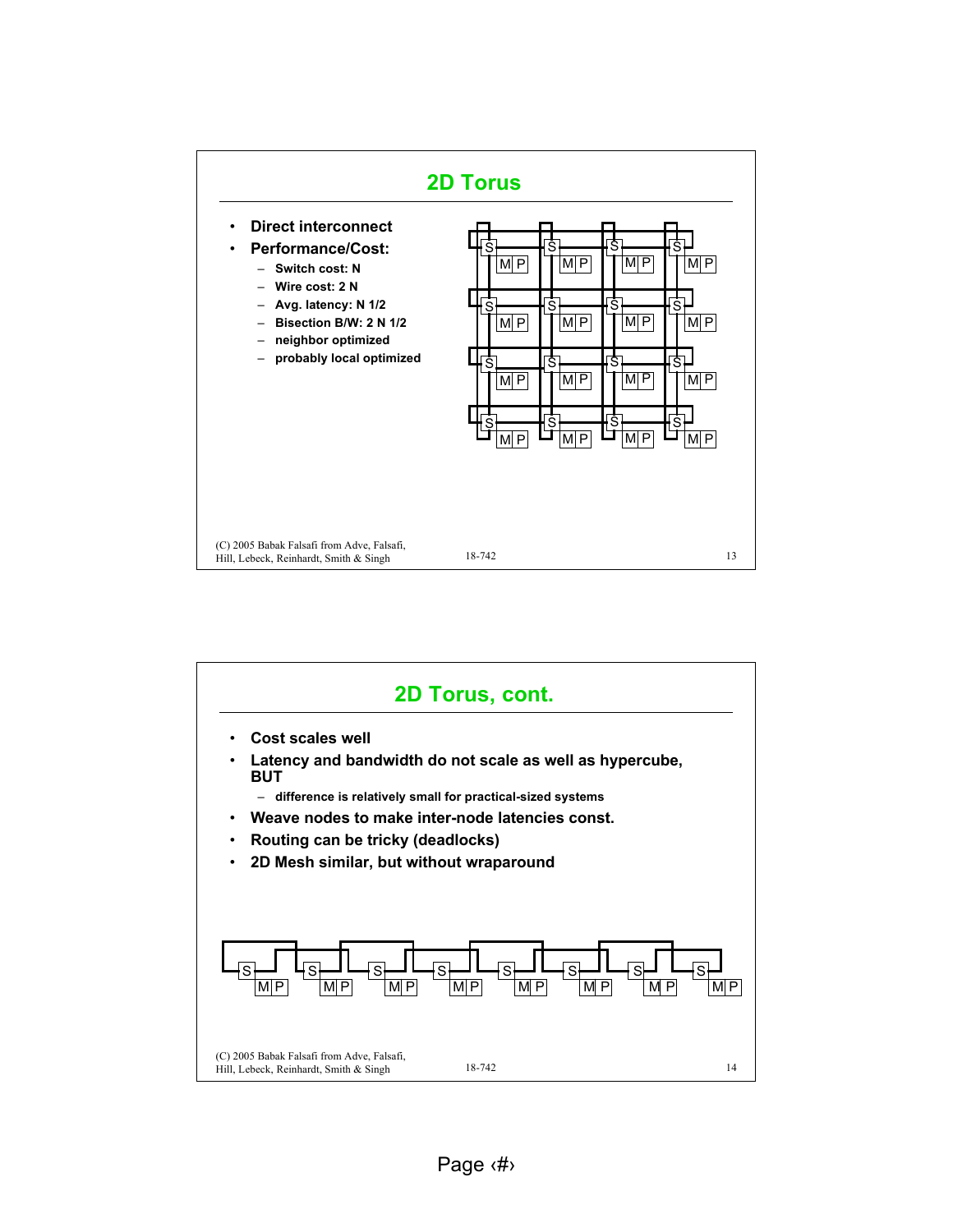

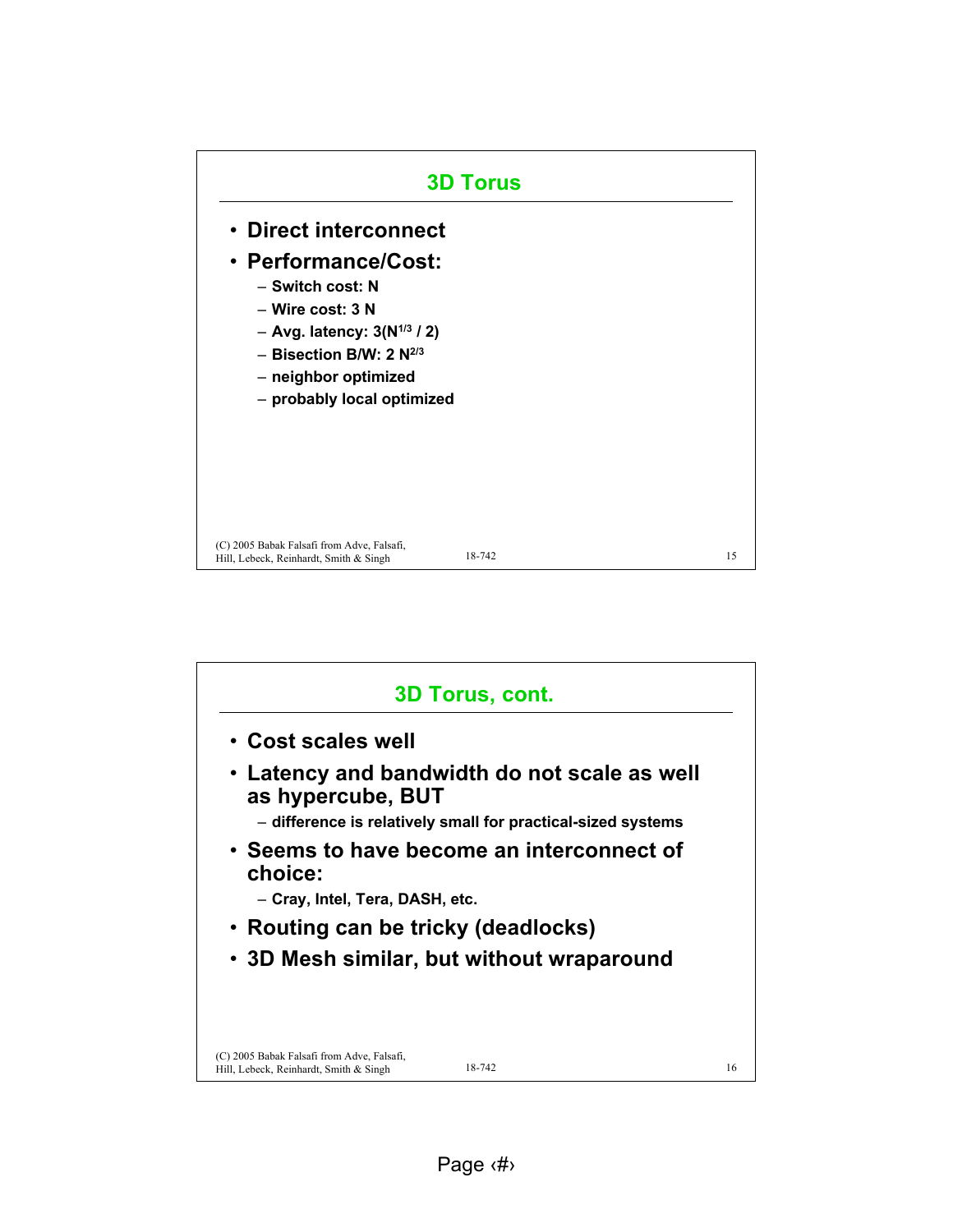

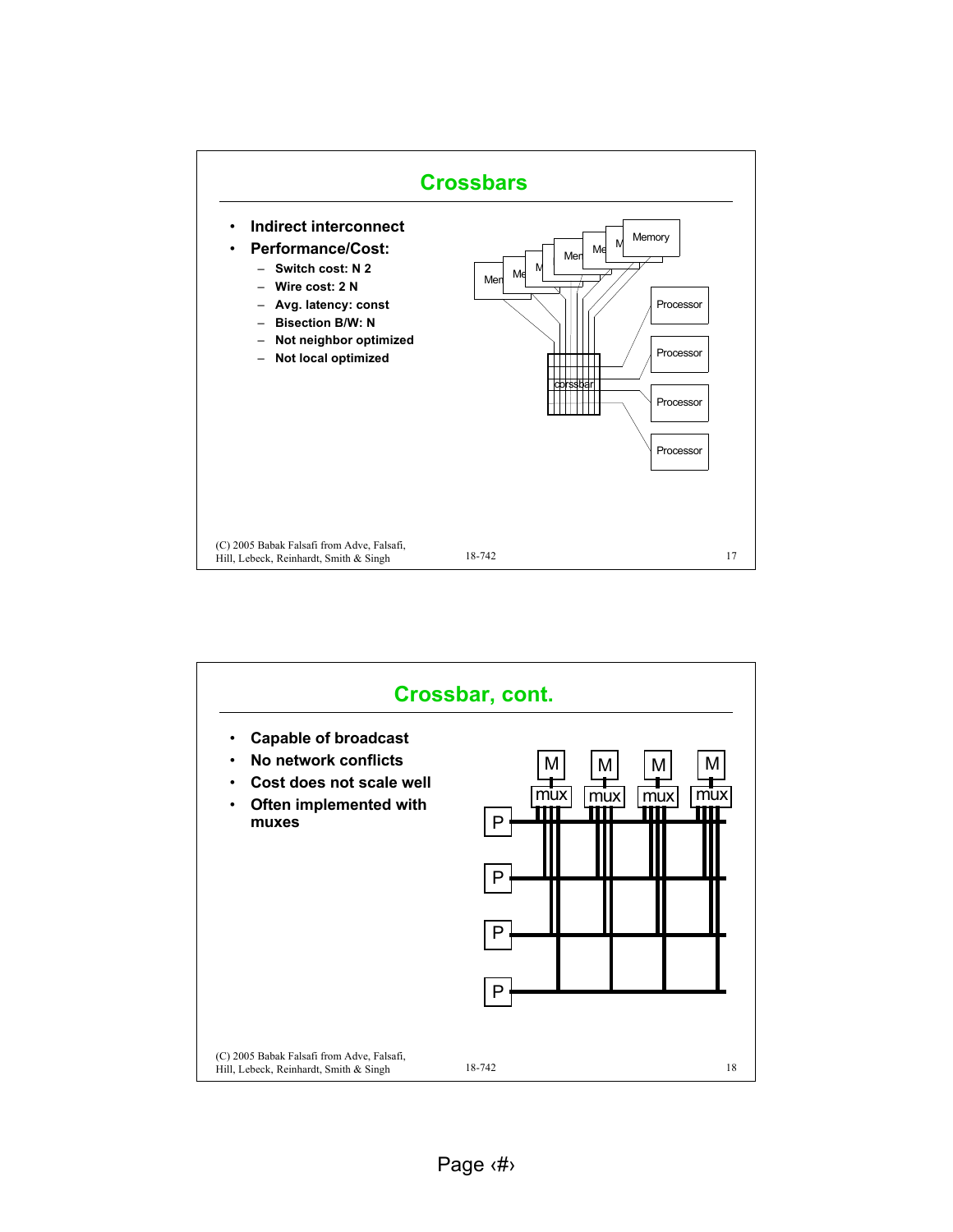

|                                                                                      | MINs, cont.                                           |    |
|--------------------------------------------------------------------------------------|-------------------------------------------------------|----|
|                                                                                      | • f switch outputs => decode $log_2$ f bits in switch |    |
| • Performance/Cost:                                                                  |                                                       |    |
| $-$ Switch cost: (N log, N) / f                                                      |                                                       |    |
| - Wire cost: N $logf$ N                                                              |                                                       |    |
| - Avg. latency: log, N                                                               |                                                       |    |
| - Bisection B/W: N                                                                   |                                                       |    |
| - Not neighbor optimized                                                             |                                                       |    |
|                                                                                      | » Problem (in combination with latency growth)        |    |
| - Not local optimized                                                                |                                                       |    |
| • Capable of broadcast                                                               |                                                       |    |
| Commonly used in large UMA systems                                                   |                                                       |    |
|                                                                                      |                                                       |    |
| (C) 2005 Babak Falsafi from Adve, Falsafi,<br>Hill, Lebeck, Reinhardt, Smith & Singh | 18-742                                                | 20 |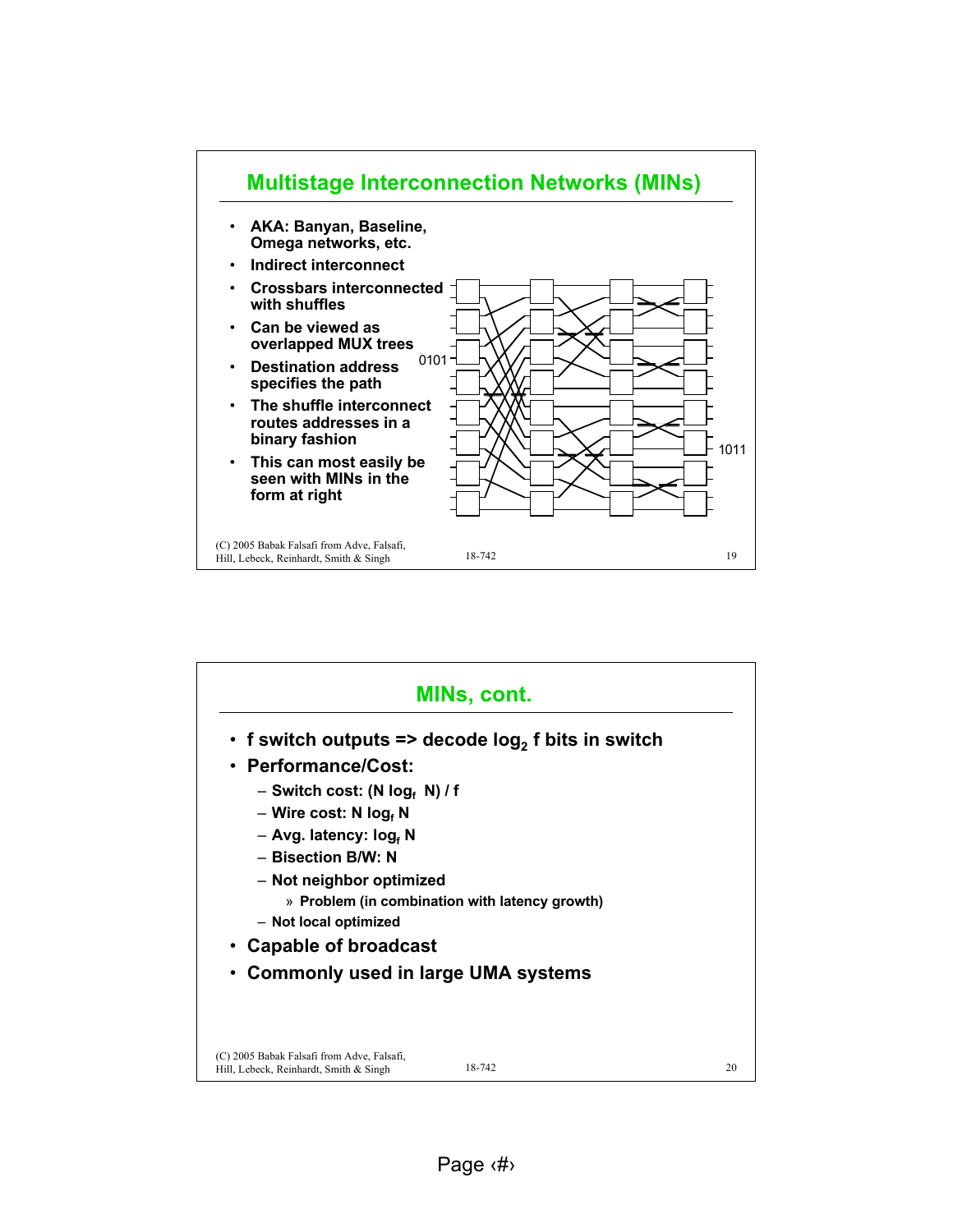

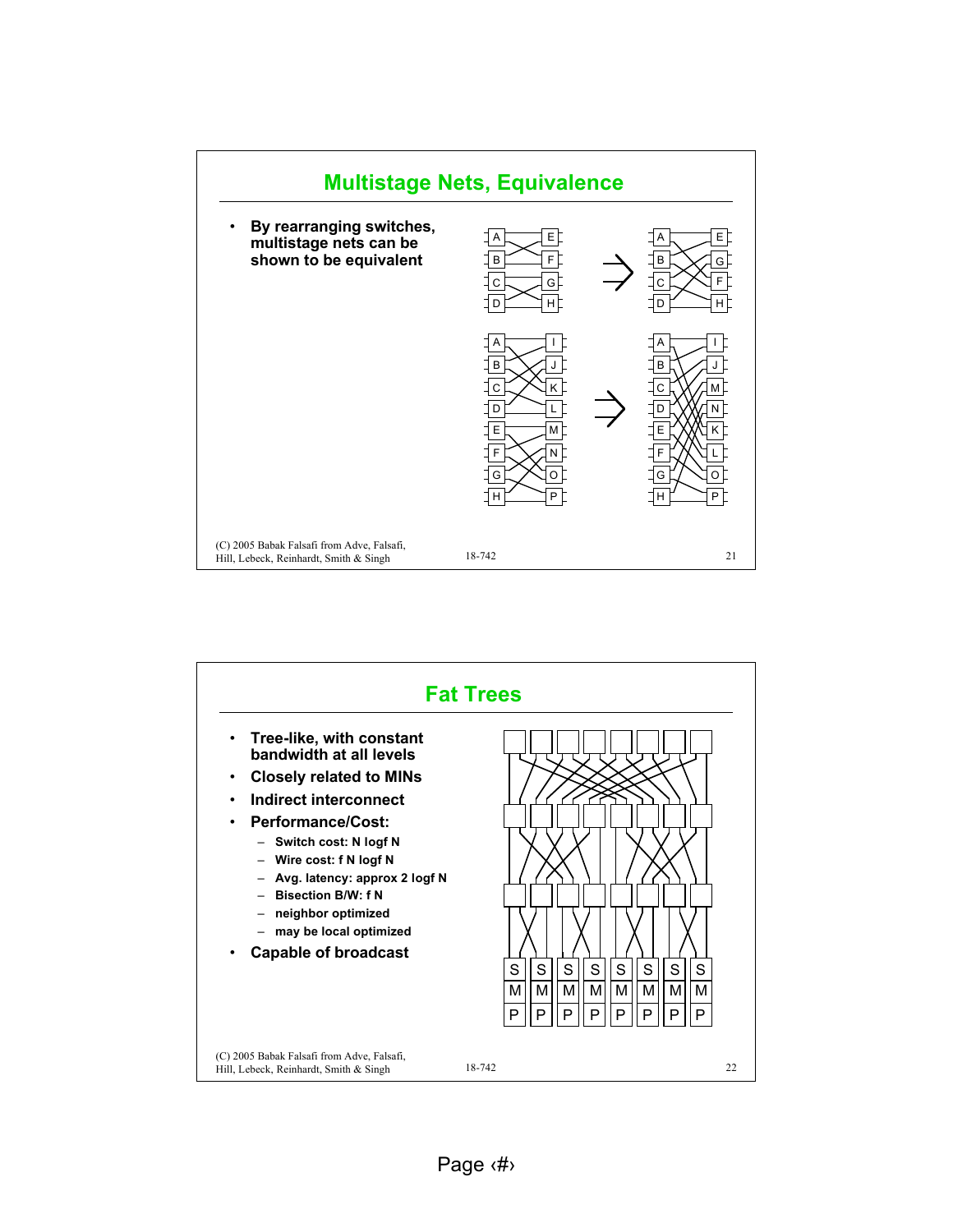

|                                |                |                                 |                      |                                    | $N = 1024$  |        |
|--------------------------------|----------------|---------------------------------|----------------------|------------------------------------|-------------|--------|
| <b>Type</b>                    |                |                                 |                      | Degree Diameter Ave Dist Bisection | <b>Diam</b> | Ave D  |
| 1D mesh                        | $\mathbf{2}$   | $N-1$                           | 2N/3                 | 1                                  |             |        |
| 2D mesh                        | 4              | $2(N^{1/2}-1)$ $2N^{1/2}/3$     |                      | $N^{1/2}$                          | 63          | 21     |
| 3D mesh                        | 6              | $3(N^{1/3} - 1)$ $3N^{1/3} / 3$ |                      | $N^{2/3}$                          | $-30$       | ~10    |
| nD mesh                        | 2n             | $n(N^{1/n} - 1)$ $nN^{1/n}/3$   |                      | $N(n-1)/n$                         |             |        |
| $(N = k^n)$                    |                |                                 |                      |                                    |             |        |
| <b>Ring</b>                    | $\overline{2}$ | N/2                             | N/4                  | $\overline{2}$                     |             |        |
| 2D torus                       | 4              | N <sup>1/2</sup>                | $N^{1/2}$ / 2        | 2N <sup>1/2</sup>                  | 32          | 16     |
| k-ary n-cube 2n<br>$(N = k^n)$ |                | $n(N^{1/n})$<br>nk/2            | $nN^{1/n}/2$<br>nk/4 | $2k^{n-1}$                         | 15          | 8 (3D) |
| Hypercube<br>5                 | $\mathsf{n}$   | $n = LogN$ $n/2$                |                      | N/2                                | 10          |        |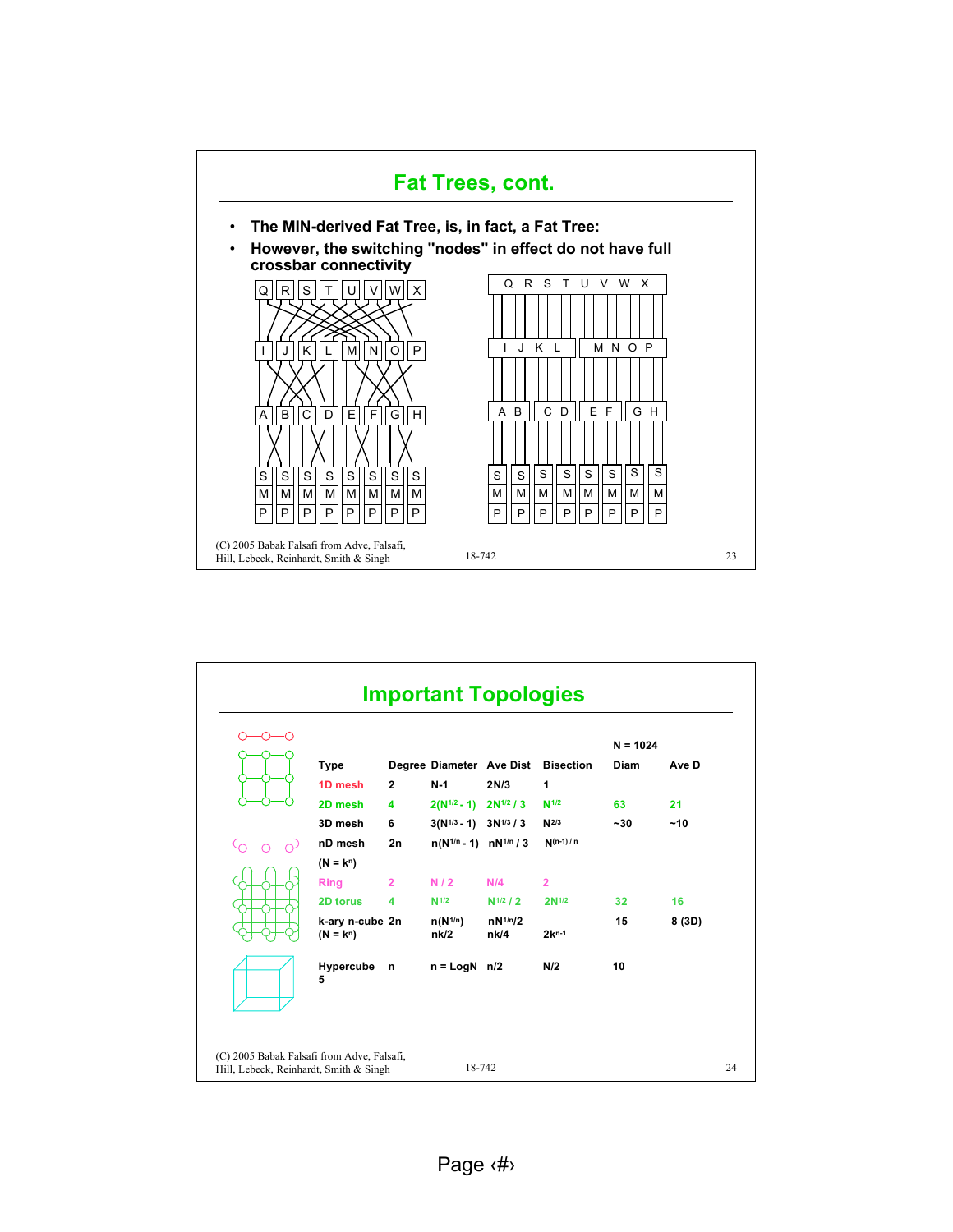

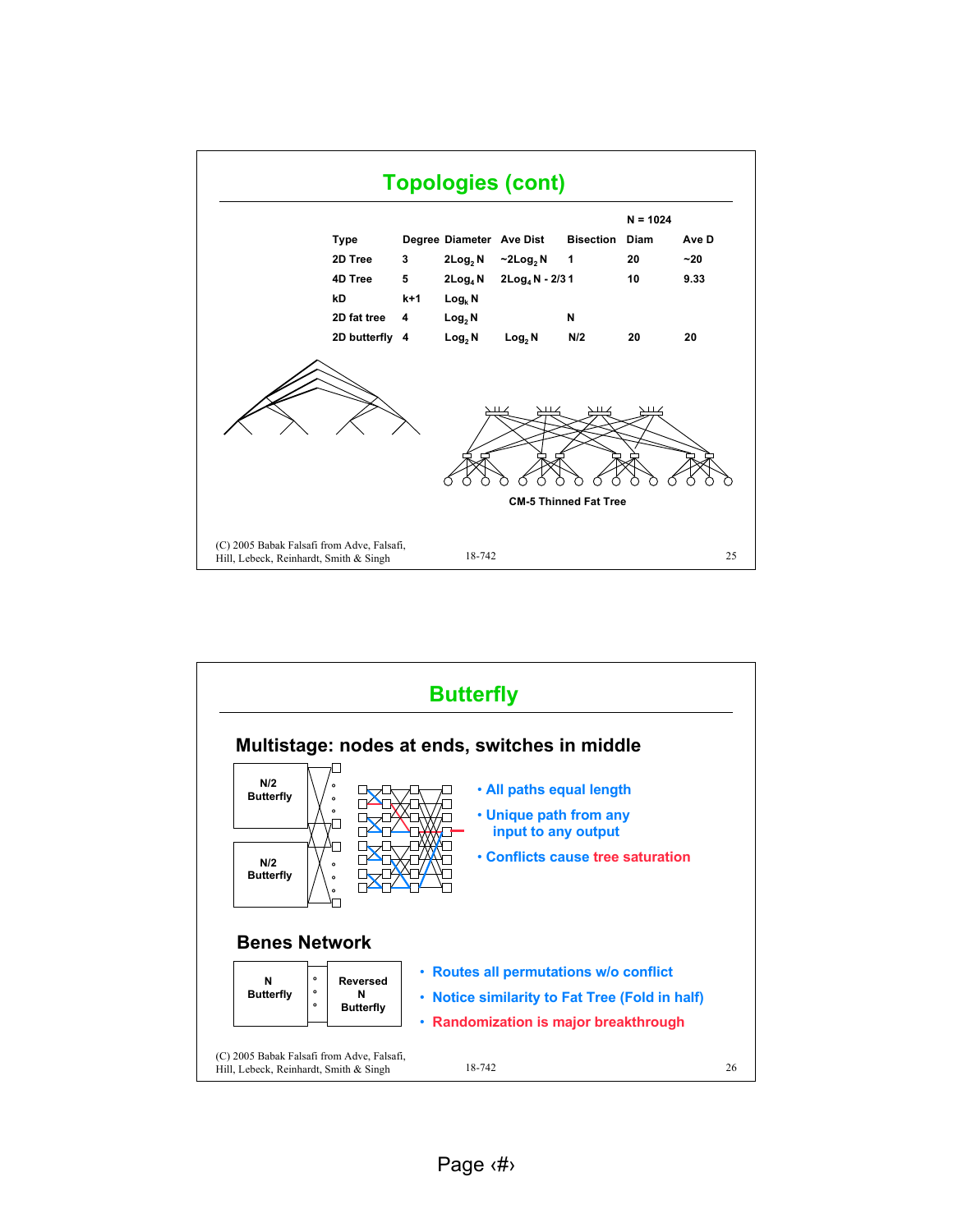

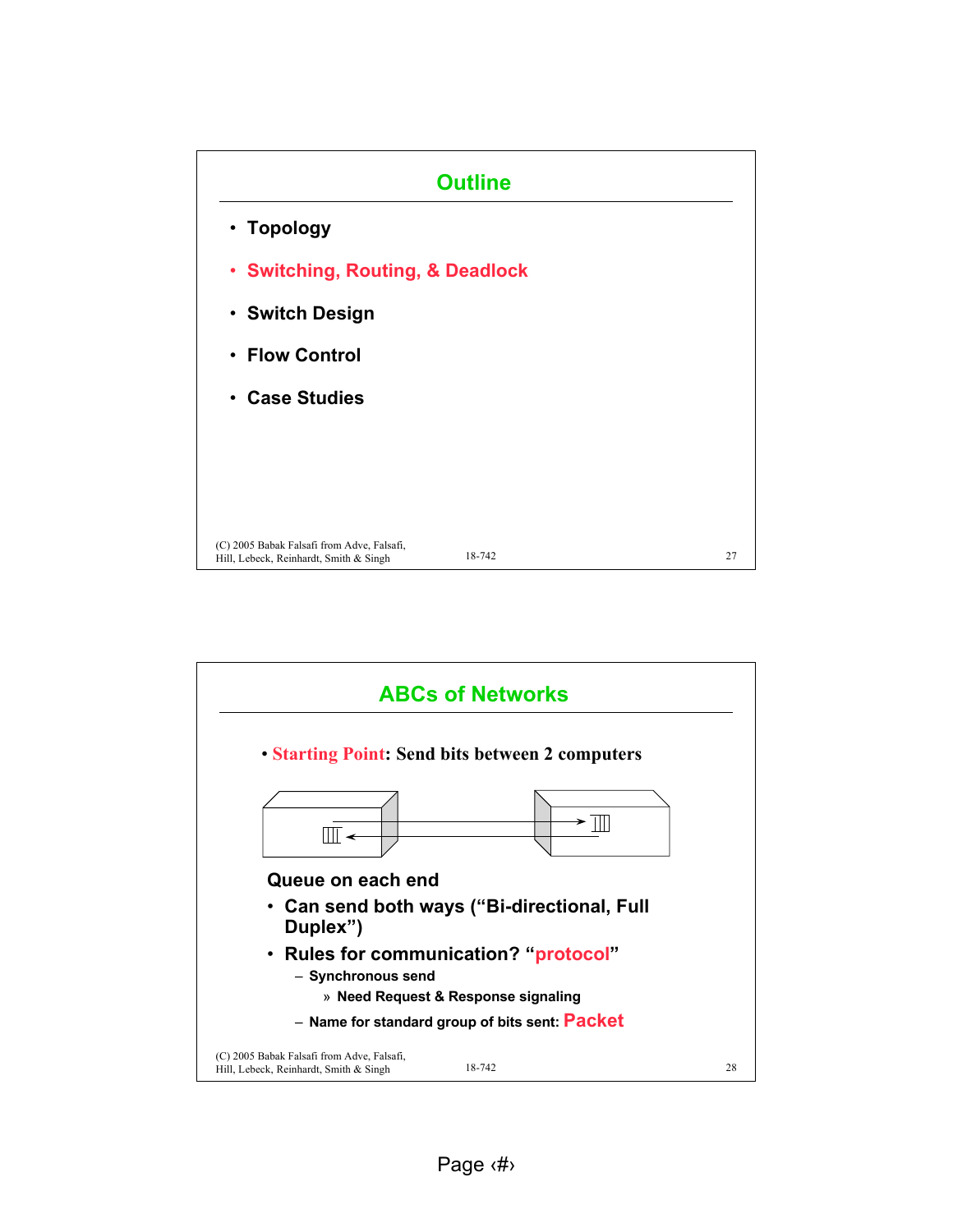

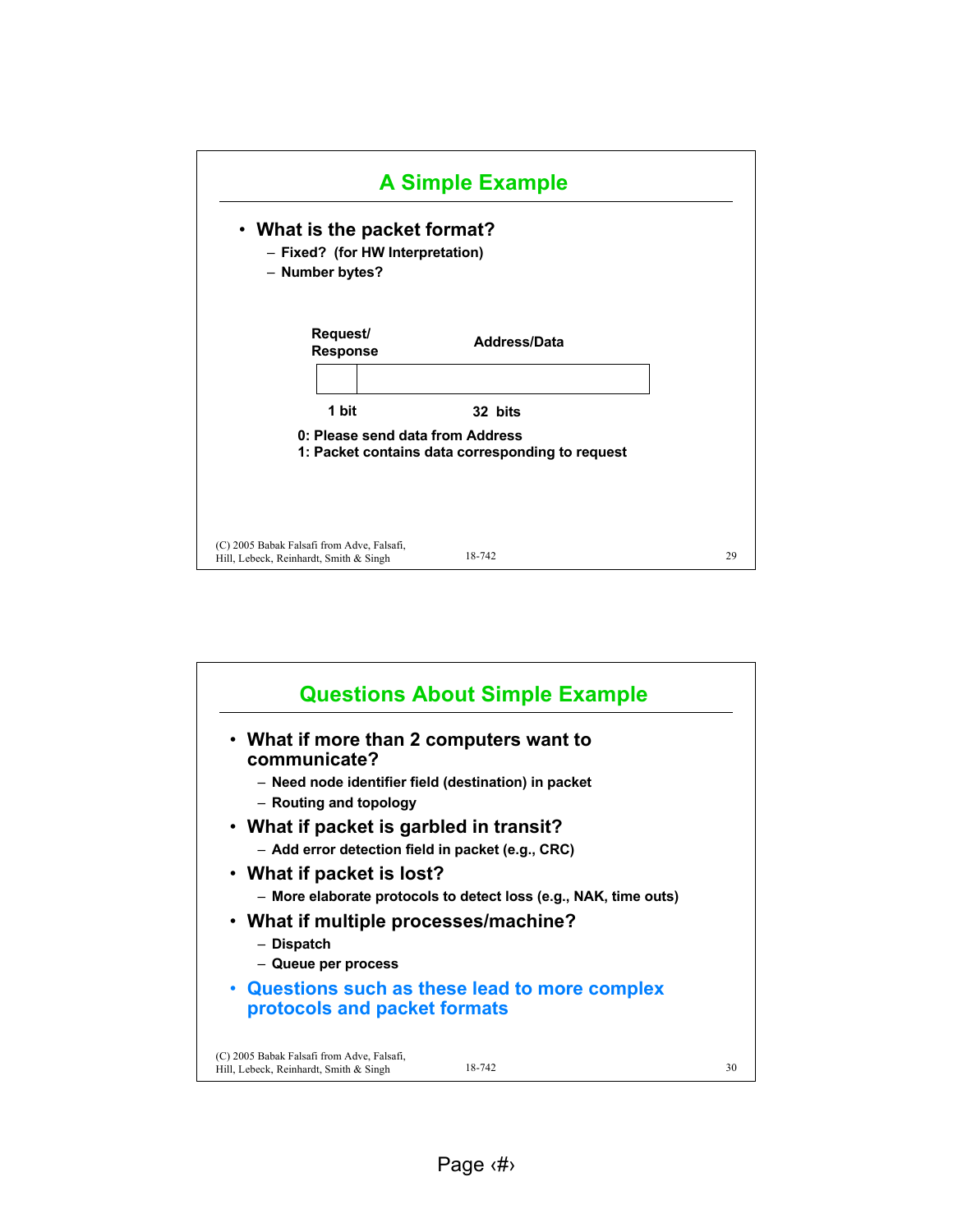